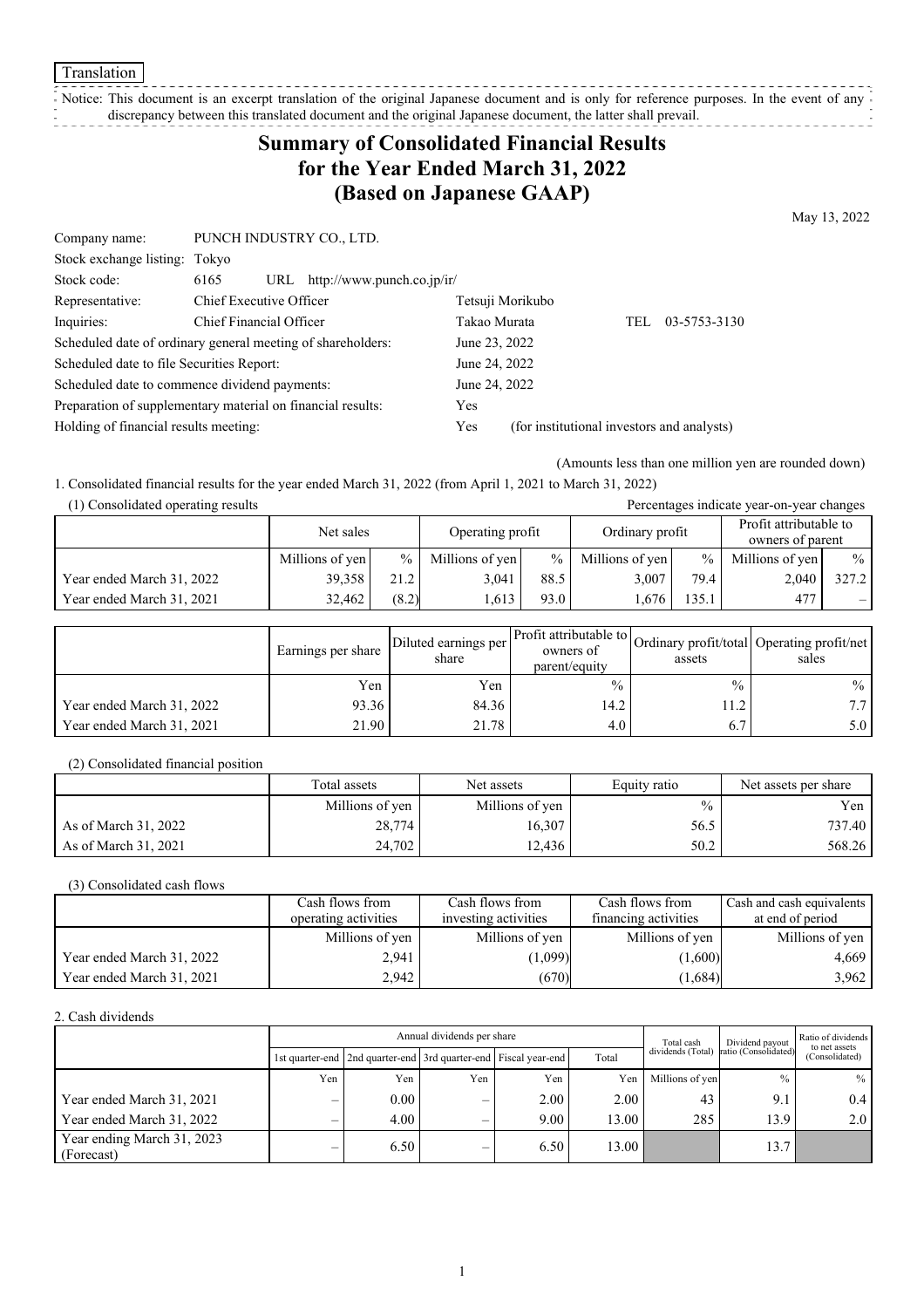3. Forecast of consolidated financial results for the year ending March 31, 2023 (from April 1, 2022 to March 31, 2023)

| Percentages indicate year-on-year changes |                 |      |                     |       |                     |       |                                            |               |                    |
|-------------------------------------------|-----------------|------|---------------------|-------|---------------------|-------|--------------------------------------------|---------------|--------------------|
|                                           | Net sales       |      | Operating profit    |       | Ordinary profit     |       | Profit attributable to<br>owners of parent |               | Earnings per share |
|                                           | Millions of yen |      | $%$ Millions of yen |       | $%$ Millions of yen |       | $%$ Millions of yen                        | $\frac{0}{0}$ | Yen 1              |
| Six months ending<br>September 30, 2022   | 21,500          | 10.1 | 1,660               | (6.1) | 1.640               | (5.5) | 1,070                                      | (15.0)        | 48.51              |
| Full year                                 | 43,500          | 10.5 | 3,300               | 8.5   | 3,270               | 8.7   | 2,100                                      | 2.9           | 94.99              |

No

4. Notes

(1) Changes in significant subsidiaries during the year ended March 31, 2022

(changes in specified subsidiaries resulting in the change in scope of consolidation):

| (2) Changes in accounting policies, changes in accounting estimates, and restatement of prior period financial statements |            |
|---------------------------------------------------------------------------------------------------------------------------|------------|
| Changes in accounting policies due to revisions to accounting standards and other regulations:                            | <b>Yes</b> |
| Changes in accounting policies due to other reasons:                                                                      | No         |
| Changes in accounting estimates:                                                                                          | No         |
| Restatement of prior period financial statements:                                                                         | No         |

(3) Number of issued shares (common shares)

Total number of issued shares at the end of the period (including treasury shares)

| As of March 31, 2022                               |  | 22,332,400 shares   As of March 31, 2021      | 22,122,400 shares |
|----------------------------------------------------|--|-----------------------------------------------|-------------------|
| Number of treasury shares at the end of the period |  |                                               |                   |
| As of March 31, 2022                               |  | 275,868 shares   As of March 31, 2021         | 303,406 shares    |
| Average number of shares during the period         |  |                                               |                   |
| Year ended March 31, 2022                          |  | 21,858,118 shares   Year ended March 31, 2021 | 21,813,902 shares |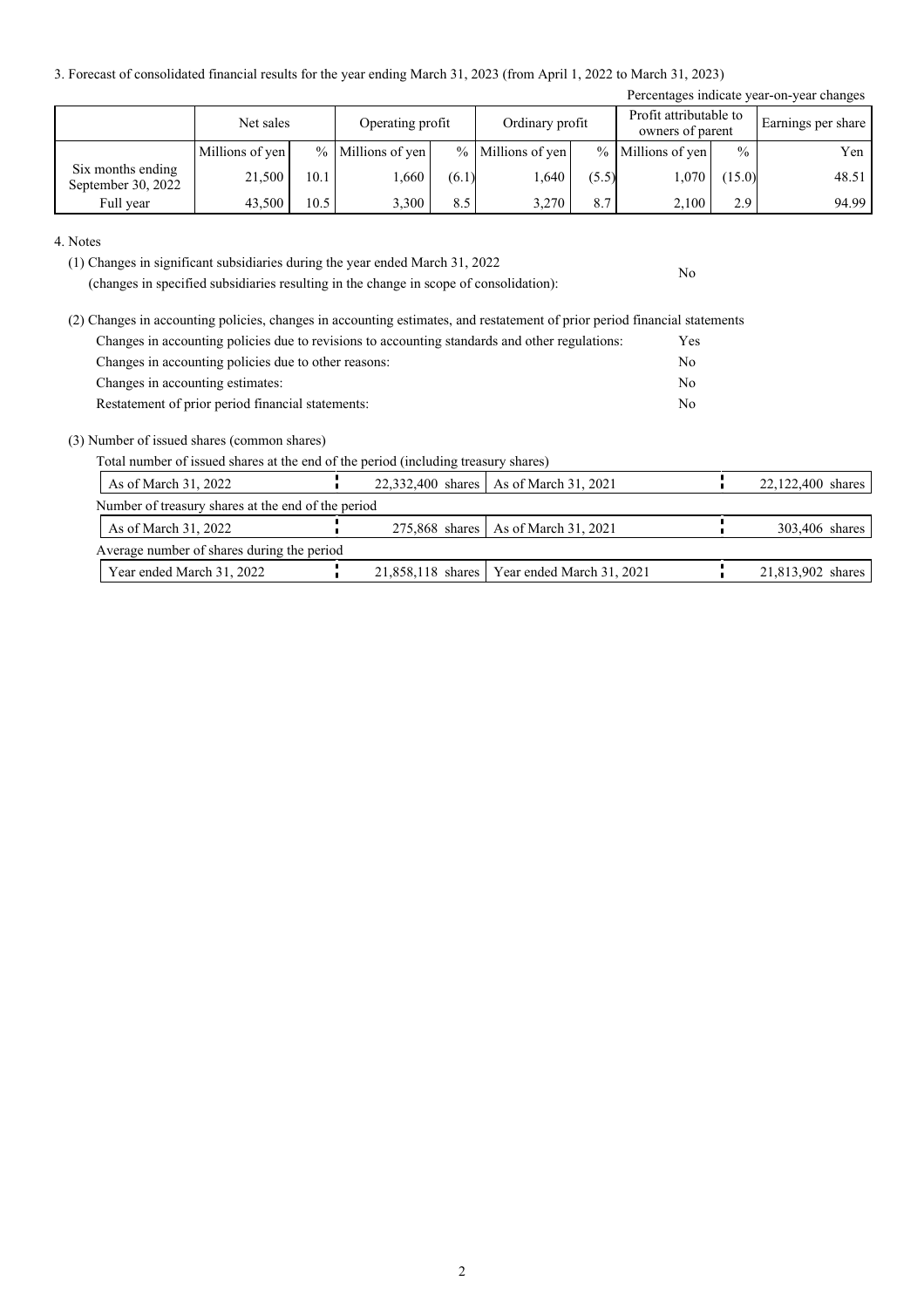# **Consolidated financial statements**

**Consolidated balance sheets**

|                                        |                      | (Thousands of yen)   |
|----------------------------------------|----------------------|----------------------|
|                                        | As of March 31, 2021 | As of March 31, 2022 |
| Assets                                 |                      |                      |
| Current assets                         |                      |                      |
| Cash and deposits                      | 4,092,012            | 4,816,271            |
| Notes receivable - trade               | 1,542,116            | 2,043,258            |
| Accounts receivable - trade            | 8,087,626            | 9,191,812            |
| Merchandise and finished goods         | 2,053,536            | 2,408,754            |
| Work in process                        | 532,853              | 813,141              |
| Raw materials and supplies             | 1,378,841            | 1,569,159            |
| Other                                  | 429,129              | 485,384              |
| Allowance for doubtful accounts        | (55, 416)            | (48,002)             |
| Total current assets                   | 18,060,701           | 21,279,780           |
| Non-current assets                     |                      |                      |
| Property, plant and equipment          |                      |                      |
| Buildings and structures               | 5,351,094            | 5,905,167            |
| Accumulated depreciation               | (3,830,312)          | (4,140,358)          |
| Buildings and structures, net          | 1,520,782            | 1,764,809            |
| Machinery, equipment and vehicles      | 14,824,703           | 16,310,582           |
| Accumulated depreciation               | (11, 570, 501)       | (12,703,869)         |
| Machinery, equipment and vehicles, net | 3,254,202            | 3,606,712            |
| Tools, furniture and fixtures          | 2,332,870            | 2,514,054            |
| Accumulated depreciation               | (1,922,961)          | (2,081,516)          |
| Tools, furniture and fixtures, net     | 409,908              | 432,538              |
| Land                                   | 775,341              | 778,847              |
| Construction in progress               | 60,862               | 168,440              |
| Other                                  | 255,554              | 392,570              |
| Accumulated depreciation               | (82, 115)            | (131, 311)           |
| Other, net                             | 173,438              | 261,259              |
| Total property, plant and equipment    | 6,194,535            | 7,012,607            |
| Intangible assets                      |                      |                      |
| Other                                  | 175,119              | 177,903              |
| Total intangible assets                | 175,119              | 177,903              |
| Investments and other assets           |                      |                      |
| Deferred tax assets                    | 110,804              | 118,693              |
| Other                                  | 178,857              | 198,737              |
| Allowance for doubtful accounts        | (17, 486)            | (13, 623)            |
| Total investments and other assets     | 272,175              | 303,807              |
| Total non-current assets               | 6,641,830            | 7,494,318            |
| Total assets                           | 24,702,531           | 28,774,098           |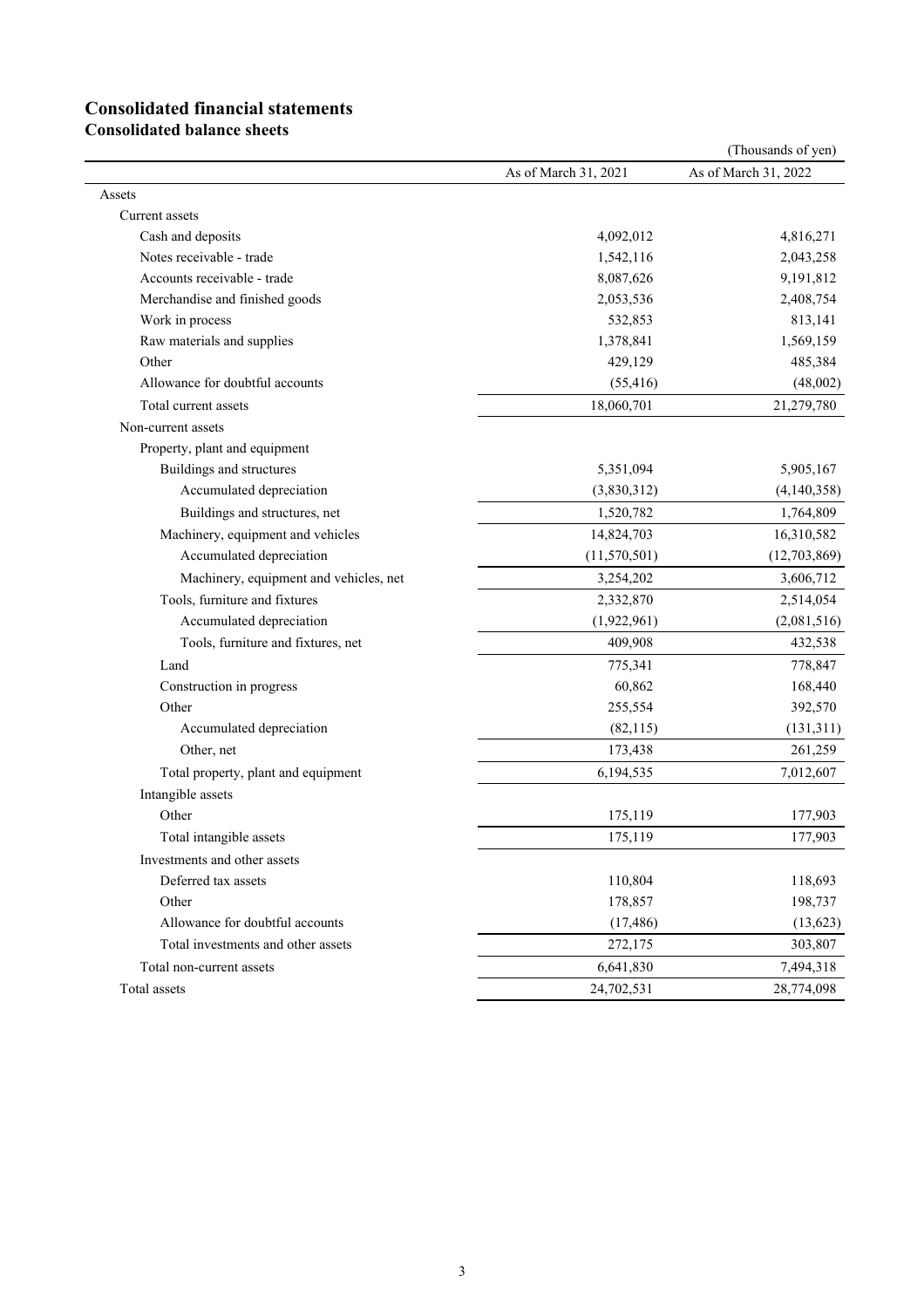|                                                          |                      | (Thousands of yen)   |
|----------------------------------------------------------|----------------------|----------------------|
|                                                          | As of March 31, 2021 | As of March 31, 2022 |
| Liabilities                                              |                      |                      |
| <b>Current</b> liabilities                               |                      |                      |
| Notes and accounts payable - trade                       | 2,342,543            | 2,738,725            |
| Electronically recorded obligations - operating          | 954,991              | 1,078,059            |
| Short-term borrowings                                    | 2,007,163            | 1,774,655            |
| Current portion of long-term borrowings                  | 1,317,488            | 710,978              |
| Income taxes payable                                     | 270,698              | 384,126              |
| Accrued expenses                                         | 1,155,002            | 1,540,016            |
| Provision for bonuses                                    | 271,444              | 400,265              |
| Provision for bonuses for directors (and other officers) |                      | 17,183               |
| Other                                                    | 1,135,535            | 1,357,042            |
| Total current liabilities                                | 9,454,866            | 10,001,052           |
| Non-current liabilities                                  |                      |                      |
| Long-term borrowings                                     | 1,251,698            | 907,890              |
| Retirement benefit liability                             | 1,083,928            | 1,145,220            |
| Other                                                    | 475,800              | 412,726              |
| Total non-current liabilities                            | 2,811,426            | 2,465,836            |
| <b>Total liabilities</b>                                 | 12,266,293           | 12,466,888           |
| Net assets                                               |                      |                      |
| Shareholders' equity                                     |                      |                      |
| Share capital                                            | 2,897,732            | 2,944,776            |
| Capital surplus                                          | 2,590,646            | 2,512,189            |
| Retained earnings                                        | 7,016,866            | 9,057,592            |
| Treasury shares                                          | (149,905)            | (136, 301)           |
| Total shareholders' equity                               | 12,355,340           | 14,378,256           |
| Accumulated other comprehensive income                   |                      |                      |
| Foreign currency translation adjustment                  | 119,846              | 1,962,065            |
| Remeasurements of defined benefit plans                  | (76, 306)            | (75, 761)            |
| Total accumulated other comprehensive income             | 43,540               | 1,886,303            |
| Share acquisition rights                                 | 26,970               | 26,130               |
| Non-controlling interests                                | 10,386               | 16,518               |
| Total net assets                                         | 12,436,237           | 16,307,209           |
| Total liabilities and net assets                         | 24,702,531           | 28,774,098           |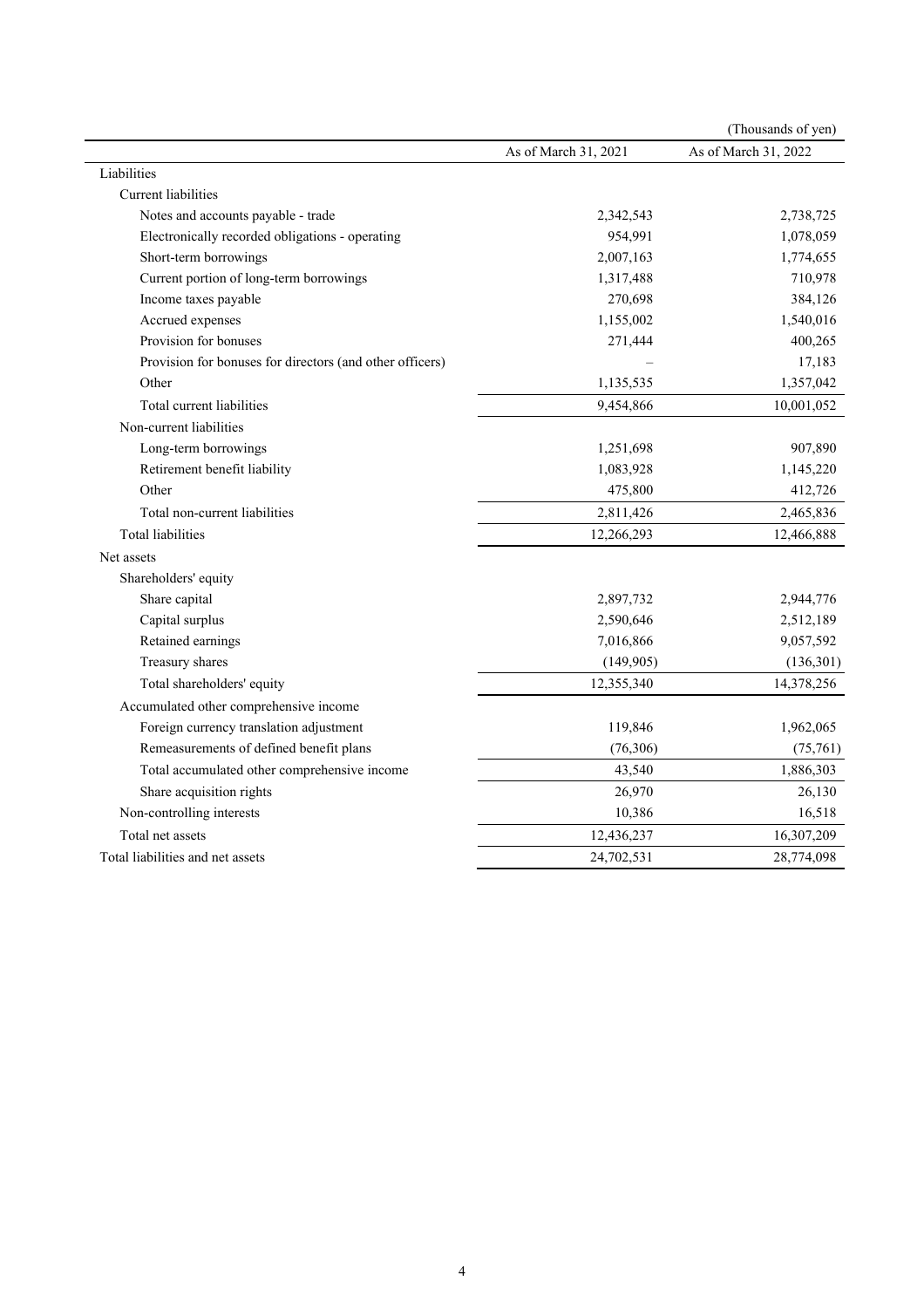|                                                        |                   | (Thousands of yen) |
|--------------------------------------------------------|-------------------|--------------------|
|                                                        | Fiscal year ended | Fiscal year ended  |
|                                                        | March 31, 2021    | March 31, 2022     |
| Net sales                                              | 32,462,017        | 39,358,634         |
| Cost of sales                                          | 23,375,159        | 27,913,724         |
| Gross profit                                           | 9,086,857         | 11,444,910         |
| Selling, general and administrative expenses           | 7,473,695         | 8,403,308          |
| Operating profit                                       | 1,613,162         | 3,041,601          |
| Non-operating income                                   |                   |                    |
| Interest income                                        | 42,659            | 53,047             |
| Gain on sale of scraps                                 | 27,338            | 27,879             |
| Dividend income                                        | 249               |                    |
| Subsidies for employment adjustment                    | 179,533           | 20,542             |
| Other                                                  | 44,645            | 28,960             |
| Total non-operating income                             | 294,425           | 130,430            |
| Non-operating expenses                                 |                   |                    |
| Interest expenses                                      | 107,414           | 53,909             |
| Foreign exchange losses                                | 75,231            | 73,225             |
| Other                                                  | 48,422            | 37,243             |
| Total non-operating expenses                           | 231,068           | 164,378            |
| Ordinary profit                                        | 1,676,518         | 3,007,653          |
| Extraordinary income                                   |                   |                    |
| Gain on sale of non-current assets                     | 1,669             | 6,035              |
| Gain on reversal of reserve for loss on dissolution of | 81,581            |                    |
| employee's pension fund                                |                   |                    |
| Total extraordinary income                             | 83,250            | 6,035              |
| <b>Extraordinary</b> losses                            |                   |                    |
| Loss on sale and retirement of non-current assets      | 15,011            | 5,953              |
| Impairment losses                                      | 730,296           | 159,926            |
| Total extraordinary losses                             | 745,307           | 165,880            |
| Profit before income taxes                             | 1,014,462         | 2,847,808          |
| Income taxes - current                                 | 539,799           | 805,177            |
| Income taxes - deferred                                | (4, 133)          | (2,994)            |
| Total income taxes                                     | 535,666           | 802,183            |
| Net profit                                             | 478,796           | 2,045,624          |
| Profit attributable to non-controlling interests       | 1,081             | 4,899              |
| Profit attributable to owners of parent                | 477,714           | 2,040,725          |
|                                                        |                   |                    |

### **Consolidated statements of income and consolidated statements of comprehensive income Consolidated statements of income**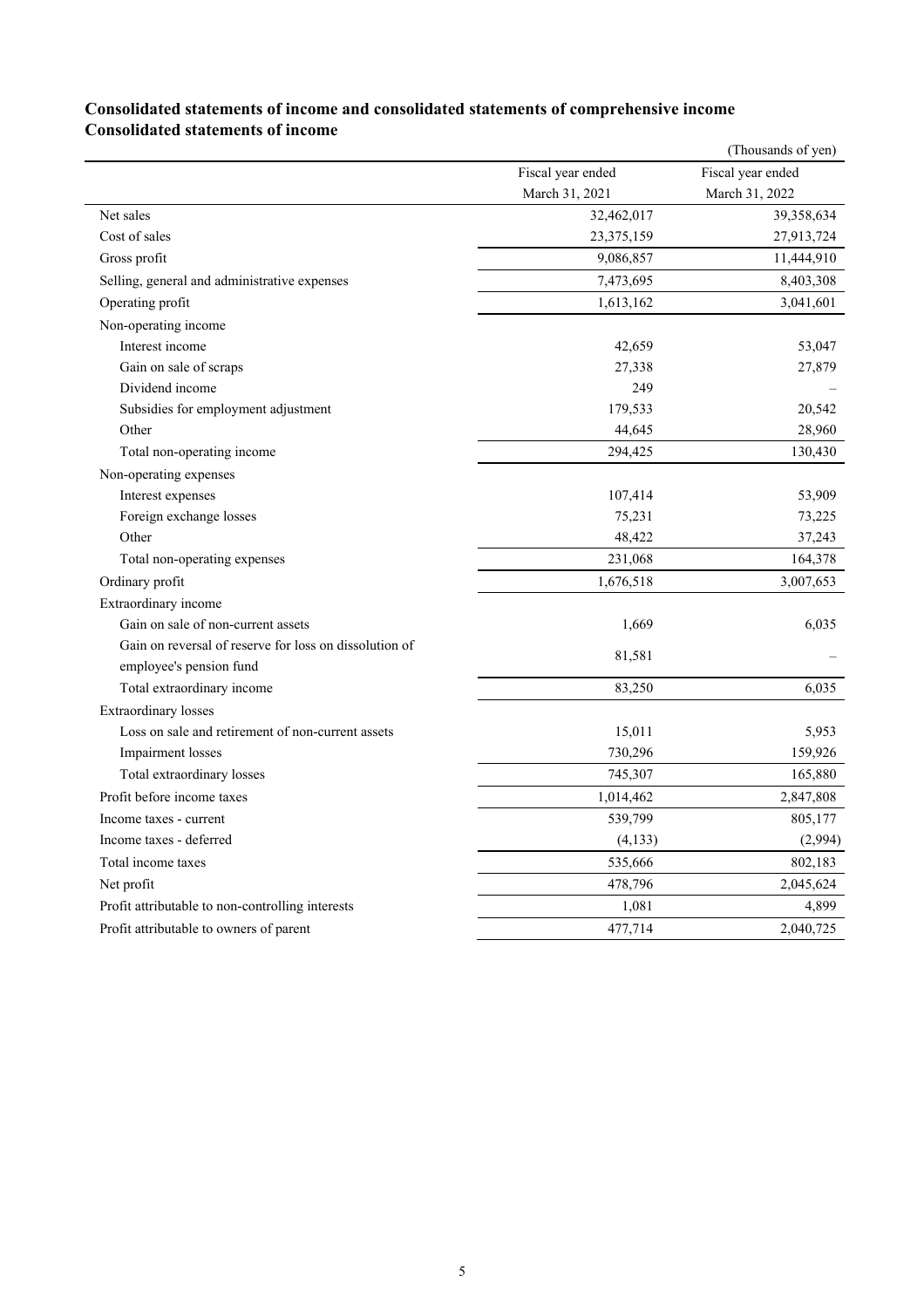## **Consolidated statements of comprehensive income**

|                   | (Thousands of yen) |
|-------------------|--------------------|
| Fiscal year ended | Fiscal year ended  |
| March 31, 2021    | March 31, 2022     |
| 478,796           | 2,045,624          |
|                   |                    |
| 216,202           | 1,843,452          |
| 36,614            | 544                |
| 252,817           | 1,843,996          |
| 731,613           | 3,889,621          |
|                   |                    |
| 731,163           | 3,883,489          |
| 450               | 6,132              |
|                   |                    |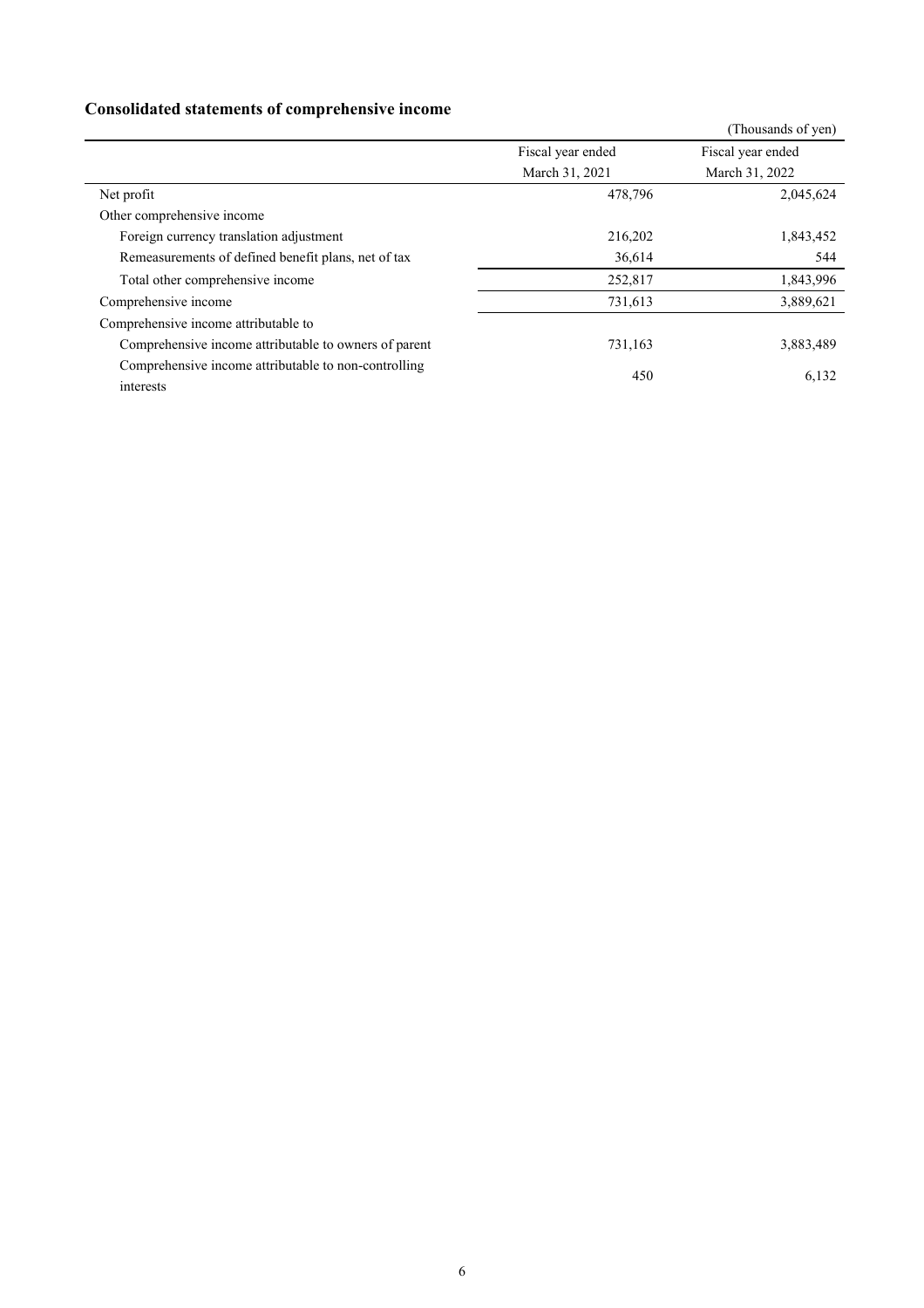#### **Consolidated statements of changes in equity**

Fiscal year ended March 31, 2021

| (Thousands of yen)                                      |                          |                      |                   |                 |                               |  |
|---------------------------------------------------------|--------------------------|----------------------|-------------------|-----------------|-------------------------------|--|
|                                                         |                          | Shareholders' equity |                   |                 |                               |  |
|                                                         | Share capital            | Capital surplus      | Retained earnings | Treasury shares | Total shareholders'<br>equity |  |
| Balance at beginning of period                          | 2,897,732                | 2,631,489            | 6,539,152         | (154, 543)      | 11,913,830                    |  |
| Changes during period                                   |                          |                      |                   |                 |                               |  |
| Issuance of new shares                                  |                          |                      |                   |                 |                               |  |
| Dividends of surplus                                    |                          | (43,619)             |                   |                 | (43, 619)                     |  |
| Profit attributable to owners of<br>parent              |                          |                      | 477,714           |                 | 477,714                       |  |
| Disposal of treasury shares                             |                          | 2,776                |                   | 4,638           | 7,414                         |  |
| Net changes in items other<br>than shareholders' equity |                          |                      |                   |                 |                               |  |
| Total changes during period                             | $\overline{\phantom{0}}$ | (40, 842)            | 477,714           | 4,638           | 441,509                       |  |
| Balance at end of period                                | 2,897,732                | 2,590,646            | 7,016,866         | (149, 905)      | 12,355,340                    |  |

|                                                         | Accumulated other comprehensive income           |                                                      |                                                          |                                |                              |                  |
|---------------------------------------------------------|--------------------------------------------------|------------------------------------------------------|----------------------------------------------------------|--------------------------------|------------------------------|------------------|
|                                                         | Foreign<br>currency<br>translation<br>adjustment | <b>Remeasurements</b><br>of defined benefit<br>plans | Total<br>accumulated<br>other<br>comprehensive<br>income | Share<br>acquisition<br>rights | Non-controlling<br>interests | Total net assets |
| Balance at beginning of period                          | (96, 987)                                        | (112,920)                                            | (209,908)                                                | 33,479                         | 9,936                        | 11,747,338       |
| Changes during period                                   |                                                  |                                                      |                                                          |                                |                              |                  |
| Issuance of new shares                                  |                                                  |                                                      |                                                          |                                |                              |                  |
| Dividends of surplus                                    |                                                  |                                                      |                                                          |                                |                              | (43,619)         |
| Profit attributable to owners of<br>parent              |                                                  |                                                      |                                                          |                                |                              | 477,714          |
| Disposal of treasury shares                             |                                                  |                                                      |                                                          |                                |                              | 7,414            |
| Net changes in items other<br>than shareholders' equity | 216,834                                          | 36,614                                               | 253,448                                                  | (6,509)                        | 450                          | 247,389          |
| Total changes during period                             | 216,834                                          | 36,614                                               | 253,448                                                  | (6,509)                        | 450                          | 688,899          |
| Balance at end of period                                | 119,846                                          | (76,306)                                             | 43,540                                                   | 26,970                         | 10,386                       | 12,436,237       |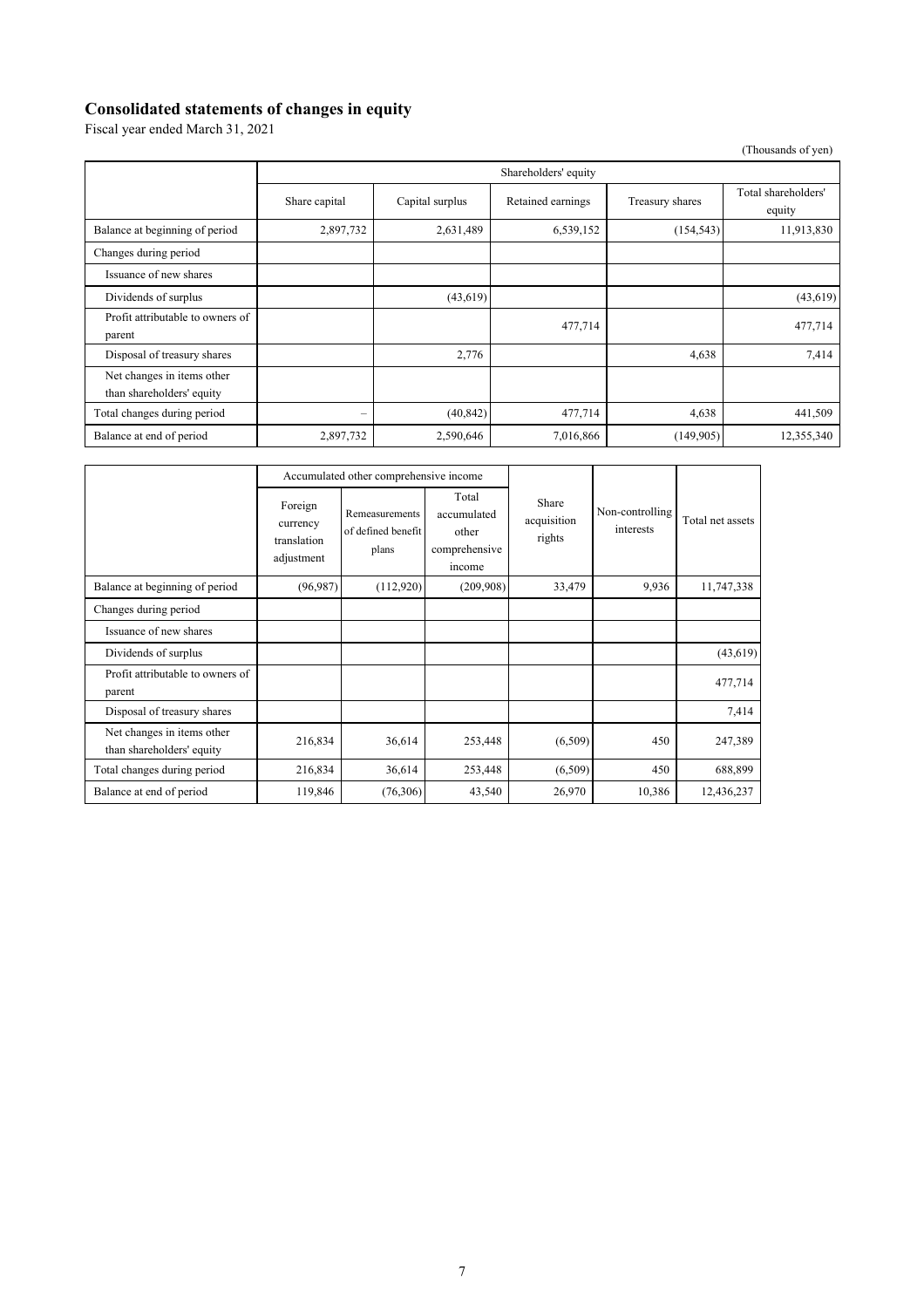#### Fiscal year ended March 31, 2022

(Thousands of yen)

|                                                         | Shareholders' equity |                 |                   |                 |                               |
|---------------------------------------------------------|----------------------|-----------------|-------------------|-----------------|-------------------------------|
|                                                         | Share capital        | Capital surplus | Retained earnings | Treasury shares | Total shareholders'<br>equity |
| Balance at beginning of period                          | 2,897,732            | 2,590,646       | 7,016,866         | (149,905)       | 12,355,340                    |
| Changes during period                                   |                      |                 |                   |                 |                               |
| Issuance of new shares                                  | 47,044               | 47,044          |                   |                 | 94,088                        |
| Dividends of surplus                                    |                      | (131, 013)      |                   |                 | (131, 013)                    |
| Profit attributable to owners of<br>parent              |                      |                 | 2,040,725         |                 | 2,040,725                     |
| Disposal of treasury shares                             |                      | 5,511           |                   | 13,603          | 19,115                        |
| Net changes in items other<br>than shareholders' equity |                      |                 |                   |                 |                               |
| Total changes during period                             | 47,044               | (78, 457)       | 2,040,725         | 13,603          | 2,022,915                     |
| Balance at end of period                                | 2,944,776            | 2,512,189       | 9,057,592         | (136,301)       | 14,378,256                    |

|                                                         | Accumulated other comprehensive income           |                                                      |                                                          |                                |                              |                  |
|---------------------------------------------------------|--------------------------------------------------|------------------------------------------------------|----------------------------------------------------------|--------------------------------|------------------------------|------------------|
|                                                         | Foreign<br>currency<br>translation<br>adjustment | <b>Remeasurements</b><br>of defined benefit<br>plans | Total<br>accumulated<br>other<br>comprehensive<br>income | Share<br>acquisition<br>rights | Non-controlling<br>interests | Total net assets |
| Balance at beginning of period                          | 119,846                                          | (76,306)                                             | 43,540                                                   | 26,970                         | 10,386                       | 12,436,237       |
| Changes during period                                   |                                                  |                                                      |                                                          |                                |                              |                  |
| Issuance of new shares                                  |                                                  |                                                      |                                                          |                                |                              | 94,088           |
| Dividends of surplus                                    |                                                  |                                                      |                                                          |                                |                              | (131, 013)       |
| Profit attributable to owners of<br>parent              |                                                  |                                                      |                                                          |                                |                              | 2,040,725        |
| Disposal of treasury shares                             |                                                  |                                                      |                                                          |                                |                              | 19,115           |
| Net changes in items other<br>than shareholders' equity | 1,842,218                                        | 544                                                  | 1,842,763                                                | (839)                          | 6,132                        | 1,848,056        |
| Total changes during period                             | 1,842,218                                        | 544                                                  | 1,842,763                                                | (839)                          | 6,132                        | 3,870,972        |
| Balance at end of period                                | 1,962,065                                        | (75,761)                                             | 1,886,303                                                | 26,130                         | 16,518                       | 16,307,209       |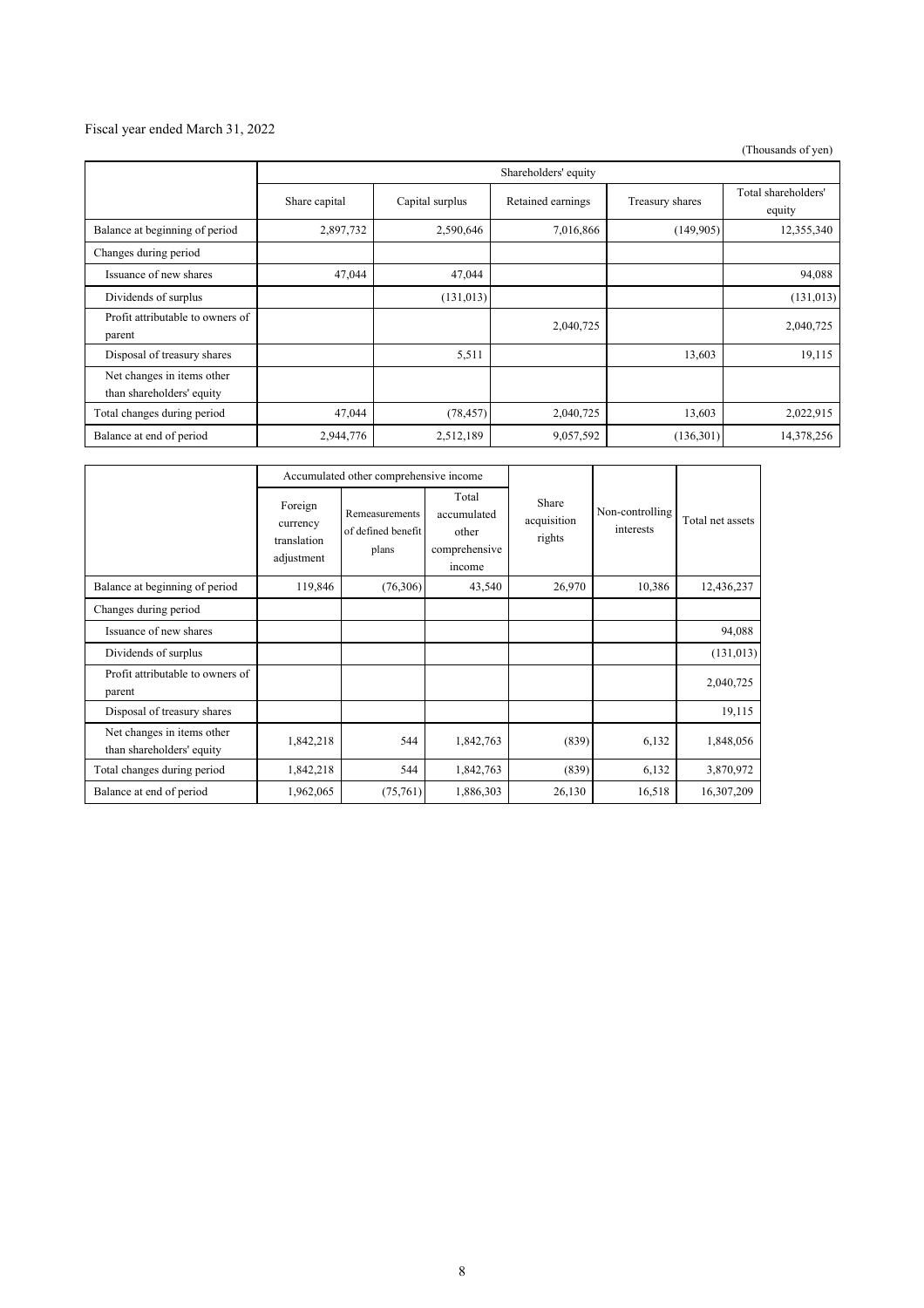### **Consolidated statements of cash flows**

|                                                                 |                   | (Thousands of yen) |
|-----------------------------------------------------------------|-------------------|--------------------|
|                                                                 | Fiscal year ended | Fiscal year ended  |
|                                                                 | March 31, 2021    | March 31, 2022     |
| Cash flows from operating activities                            |                   |                    |
| Profit before income taxes                                      | 1,014,462         | 2,847,808          |
| Depreciation                                                    | 968,873           | 971,746            |
| Impairment losses                                               | 730,296           | 159,926            |
| Increase (decrease) in retirement benefit liability             | 56,245            | 61,324             |
| Increase (decrease) in provision for bonuses                    | 2,582             | 128,343            |
| Increase (decrease) in provision for bonuses for directors (and |                   |                    |
| other officers)                                                 |                   | 17,183             |
| Increase (decrease) in allowance for doubtful accounts          | (34,938)          | (16,968)           |
| Increase (decrease) in reserve for loss on dissolution of       |                   |                    |
| employee's pension fund                                         | (92, 819)         |                    |
| Interest and dividend income                                    | (42,908)          | (53,047)           |
| Interest expenses                                               | 107,414           | 53,909             |
| Subsidies for employment adjustment                             | (179, 533)        | (20, 542)          |
| Foreign exchange losses (gains)                                 | (43, 289)         | 699                |
| Loss (gain) on sale and retirement of non-current assets        | 13,341            | (81)               |
| Decrease (increase) in trade receivables                        | 433,563           | (286, 768)         |
| Decrease (increase) in inventories                              | 276,749           | (417, 353)         |
| Increase (decrease) in trade payables                           | (250, 751)        | 25,882             |
| Increase (decrease) in accounts payable - other, and accrued    |                   |                    |
| expenses                                                        | 280,654           | 168,135            |
| Other, net                                                      | 100,979           | 26,783             |
| Subtotal                                                        | 3,340,922         | 3,666,982          |
| Interest and dividends received                                 | 42,908            | 53,047             |
| Interest paid                                                   | (122, 869)        | (66,319)           |
| subsidies for employment adjustment received                    | 179,533           | 20,542             |
| Income taxes paid                                               | (497, 718)        | (732, 778)         |
| Net cash provided by (used in) operating activities             | 2,942,775         | 2,941,474          |
| Cash flows from investing activities                            |                   |                    |
| Net decrease (increase) in time deposits                        | (106, 212)        | (17,212)           |
| Purchase of property, plant and equipment                       | (502, 981)        | (999, 260)         |
| Proceeds from sale of property, plant and equipment             | 9,879             | 10,997             |
| Purchase of intangible assets                                   | (80, 647)         | (73, 376)          |
| Proceeds from sale of intangible assets                         | 315               |                    |
| Proceeds from sale of investment securities                     | 14,201            |                    |
| Proceeds from collection of long-term loans receivable          | 8,519             | 9,948              |
| Long-term loan advances                                         | (13, 830)         | (4,650)            |
| Other, net                                                      | 555               | (26,006)           |
| Net cash provided by (used in) investing activities             | (670, 198)        | (1,099,559)        |